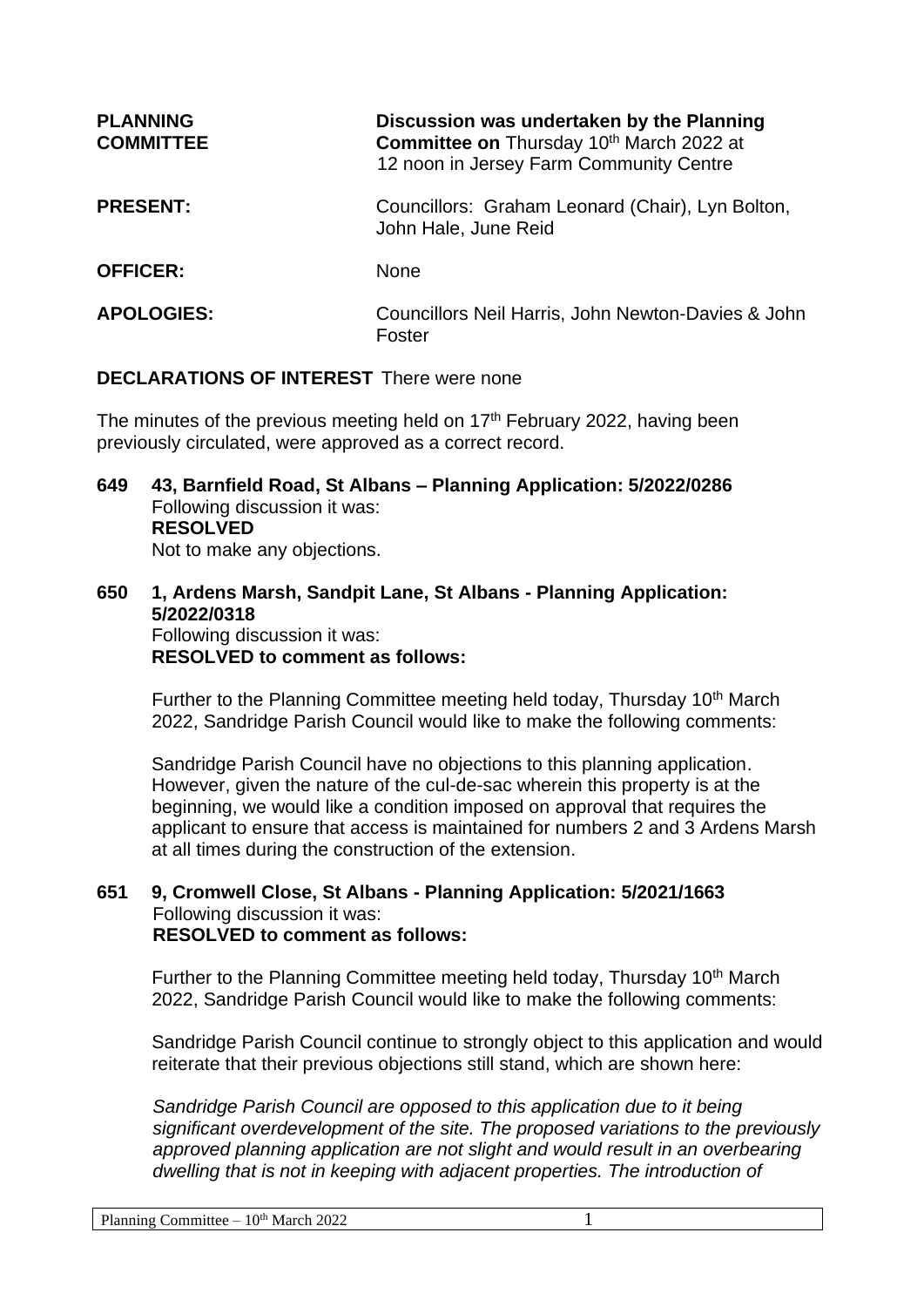*windows that were not in the original plans means the property will overlook neighbouring properties. The proposed grey roof tiles are also out of keeping with the adjacent properties. As the site is located adjacent to the Jersey Farm Open Space the dwelling would have an adverse impact on the landscape. Therefore, the development is not in accordance with Policy D4 (3) of the Sandridge Neighbourhood Plan in that the scale and height*

*of the development is not in keeping with existing and adjacent buildings. For these reasons the parish council considers the application should be rejected.*

Furthermore, the applicant's current proposals to seek retrospective approval for building works which have contravened approved plans, will fly in the face of the regulations and represent a "back door" route to achieve a building which would not have gained permission if submitted in the original application. This tactic is strongly deplored by Sandridge Parish Council and we would ask for these amendments be refused permission.

**652 2, Packhorse Close, St Albans - Planning Application: 5/2022/0165** Following discussion it was: **RESOLVED** Not to make any objections.

### **653 2, Summerlands Road, St Albans – Planning Application: 5/2021/2805** Following discussion it was: **RESOLVED to comment as follows:**

Further to the Planning Committee meeting held today, Thursday 10<sup>th</sup> March 2022, Sandridge Parish Council would like to make the following comments:

Sandridge Parish Council are pleased to see that our recent concerns regarding the overlooking aspects of this development have been addressed by the removal of the window in the gable end and a reduction in number and size of other windows on this elevation overlooking the garden at 149 The Ridgeway. However, given that there has not been any reduction in the bulk and scale of the building, our previous objections on this aspect of the application remain entirely valid. Namely:

*Sandridge Parish Council consider that it is a significant over-development of the site and is not in keeping with the adjoining semi-detached property. It would present a significant impact on the rear garden of 149 The Ridgeway with regards overlooking.*

# **654 38, Gladeside, St Albans – Planning Application: 5/2022/0327** Following discussion it was: **RESOLVED**

Not to make any objections.

**655 11, Wheatleys, St Albans – Planning Application: 5/2022/0378** Following discussion it was: **RESOLVED**

Not to make any objections.